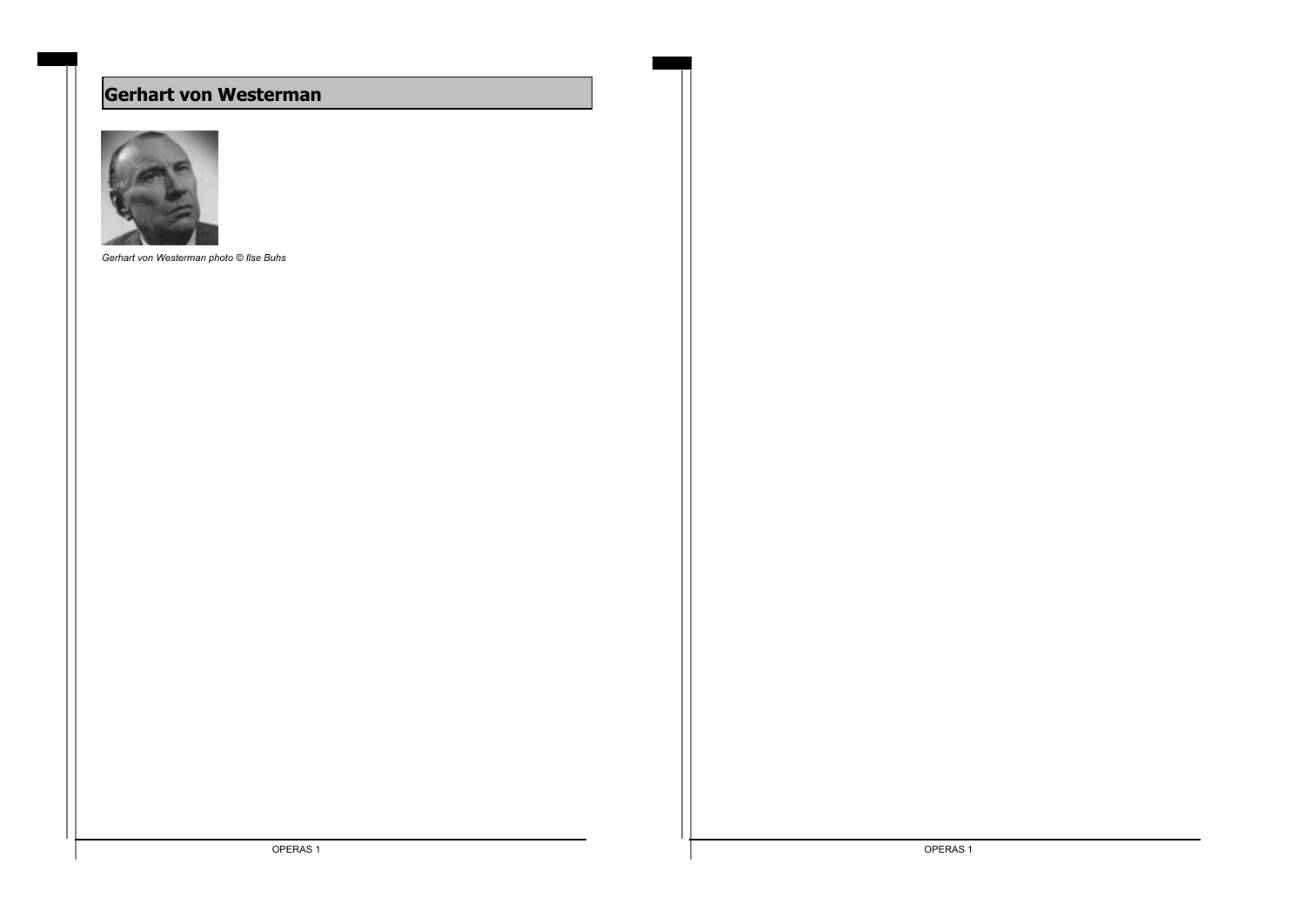# **OPERAS**

### **Promethëische Fantasie**

(Promethean Fantasy) **1960** 2 hr 50 min

#### Opera in four acts

dramS,2lyrS,M,heldT,buffoT,charBar,2B; mixed chorus; ballet; 2(II=picc).2(II=corA).2.2-4.2.3.1-timp.perc-harp-pft-cel-strings; On-stage:2cl(or sax)-solo vln-obl.vln(1-2).db-pft-perc

#### **World Premiere: 02 Feb 1960**

Dortmund, Germany Unknown

Availability: This work is available from Boosey & Hawkes for the world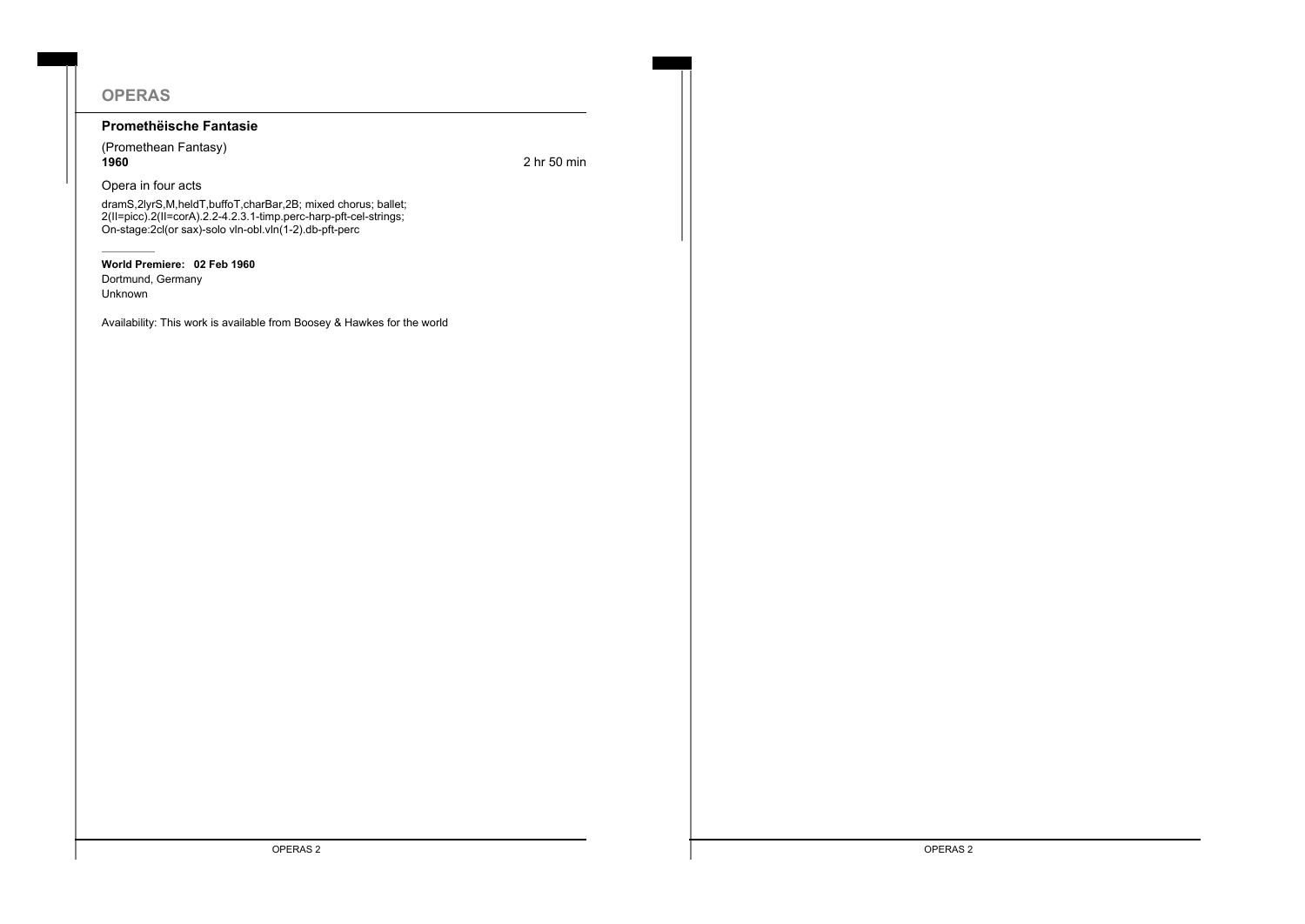# **FULL ORCHESTRA**

#### **Divertimento op. 16**

22 min

for orchestra 2(II=picc).2(II=corA).2.2-4.2.3.1-timp.perc-hp-strings

**World Premiere: 22 Oct 1944** Berlin, Germany unknown; Berliner Philharmonisches Orchester Conductor: Wilhelm Furtwängler

Availability: This work is available from Boosey & Hawkes for the world

#### **Intermezzi op. 9**

18 min

20 min

two parts for large orchestra 2(II=picc).2(II=corA).2.2-4.2.3.1-timp.3perc-hp.cel-strings

**World Premiere: 08 Jun 1929** München, Germany unknown; unknown Conductor: H. A. Winter

Availability: This work is available from Boosey & Hawkes for the world

**Serenade op. 7**

for orchestra

1(=picc).1.1.1-2.0.1.0-timp.perc-hp-strings

**World Premiere: 15 Nov 1937** Rundfunk, München, Germany unknown; unknown Conductor: unknown

Availability: This work is available from Boosey & Hawkes for the world

### **Sinfonietta op. 10**

for orchestra

2(II=picc).2(II=corA).2.2-4.2.3.1-timp.perc-hp-strings

### **World Premiere: 25 Nov 1938**

Wiesbaden, Germany unknown; unknown Conductor: Carl Schuricht

Availability: This work is available from Boosey & Hawkes for the world

FULL ORCHESTRA 3 FULL ORCHESTRA 3

17 min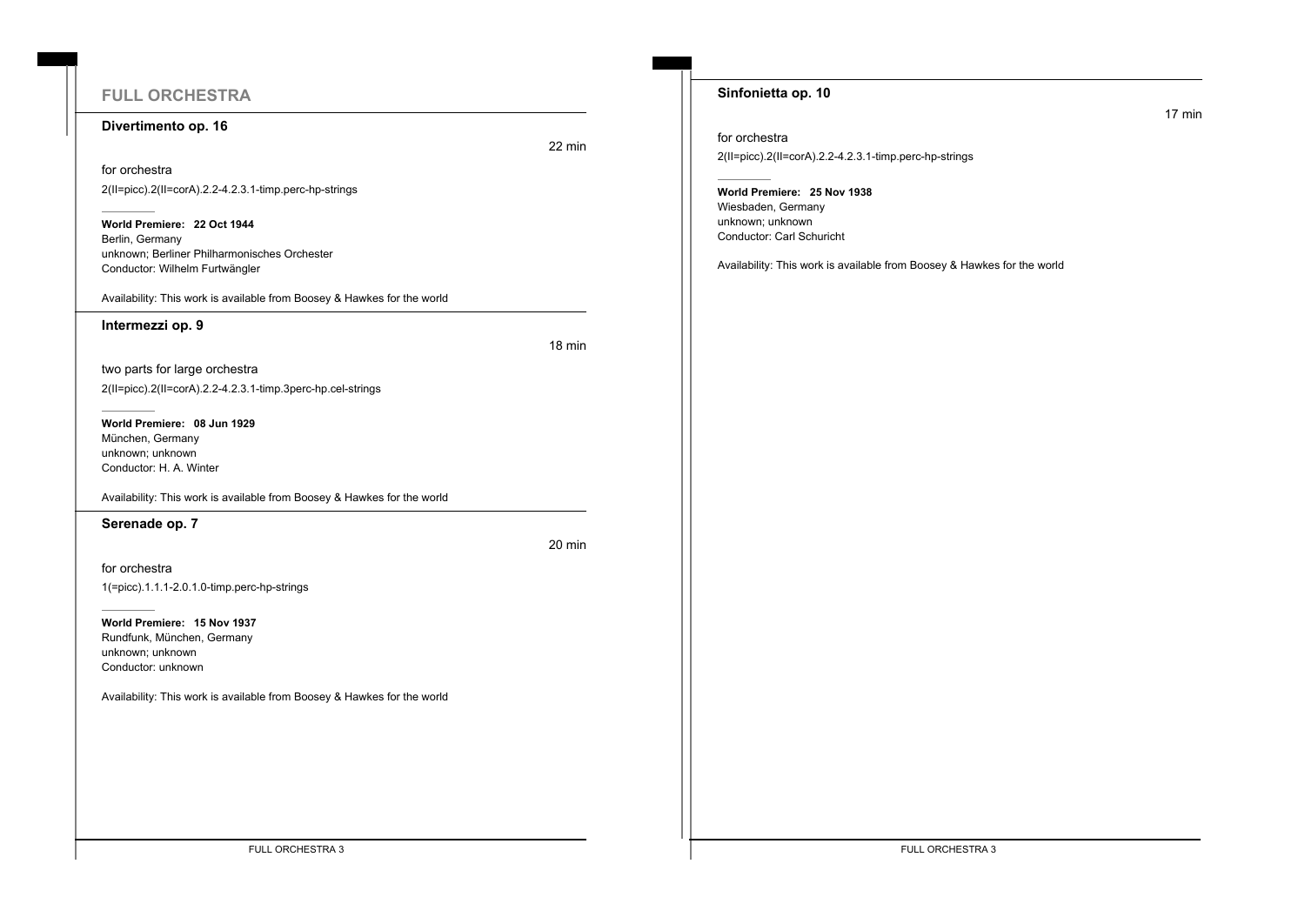# **CHAMBER ORCHESTRA**

### **Kleine Suite op. 3**

12 min

for chamber orchestra 1.1.2.1-2.2.1.0-timp.perc-hp-strings

**World Premiere: 24 Dec 1940** Königsberg, Germany unknown; unknown Conductor: unknown

Availability: This work is available from Boosey & Hawkes for the world